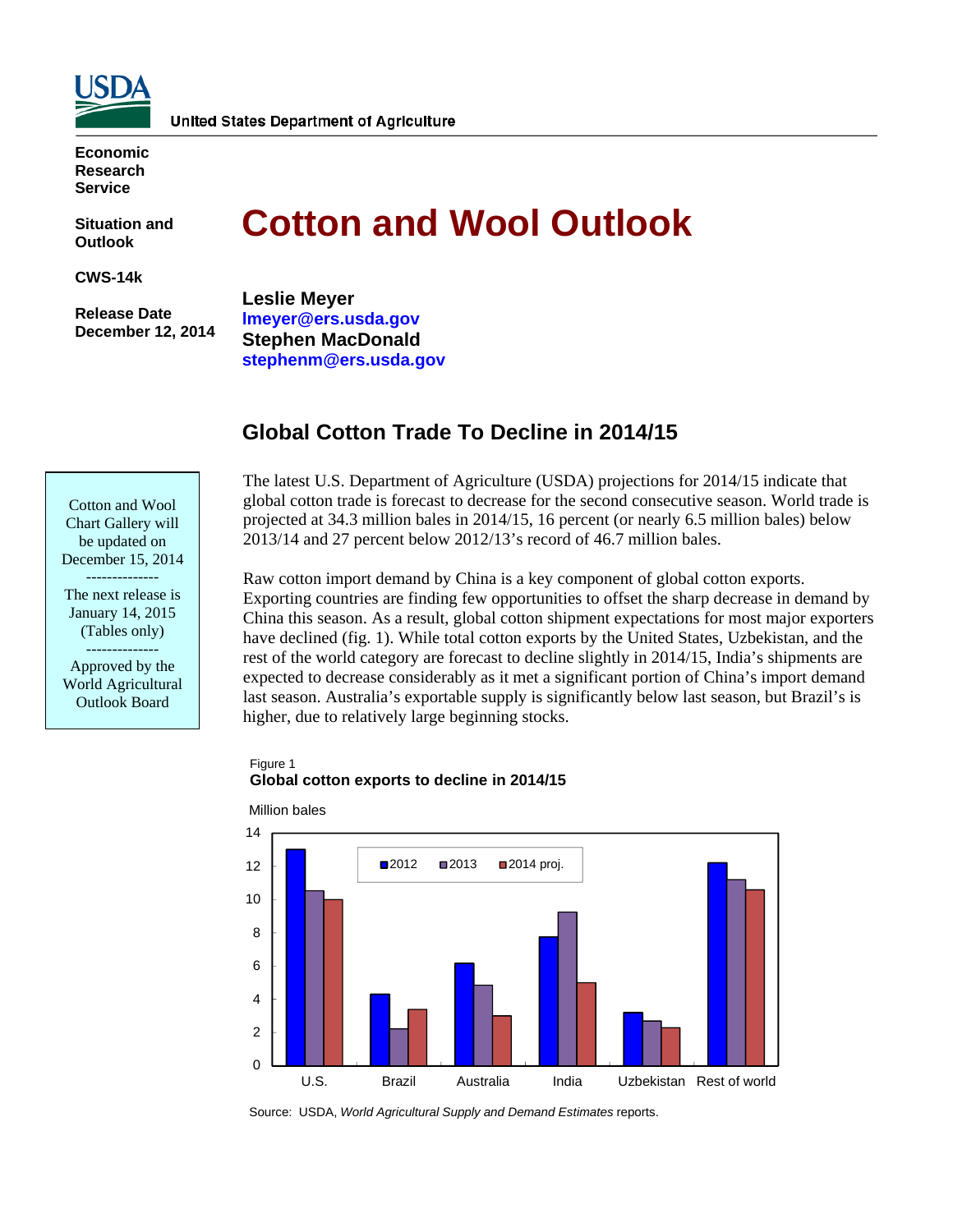## *U.S. Cotton Crop Reduced in December*

The USDA December forecast of the 2014 U.S. cotton crop was reduced 3 percent this month to 15.9 million bales; however, the estimate remains 3 million bales above the 2013 crop. While planted area rose 600,000 acres to 11 million acres this season, harvested area increased 2.3 million acres as the drought eased in the Southwest region this summer.

U.S. harvested area is estimated at nearly 9.9 million acres, the highest in 4 years. The 2014 national yield is projected at 773 pounds per harvested acre, below both last season and the record of 892 pounds per acre achieved in 2012. Upland cotton production is estimated at 15.3 million bales, compared with the 12.3 million bales produced in 2013. The extra-long staple (ELS) crop is forecast at 578,000 bales, the lowest in 4 years. For current production estimates by State and region, see table 10.

Upland cotton production is forecast to increase in three of the four Cotton Belt regions this season as a result of higher area (fig. 2). The Southwest will regain its position as the leading producing region for the 2014 season. The upland crop in the Southwest is forecast at 6.2 million bales, 43 percent above 2013's 4.4 million bales; the increase is due largely to a low abandonment rate of about 17 percent, compared with the previous 3-year average of 50 percent. As of December, the Southwest upland yield is estimated at 556 pounds per harvested acre, the lowest in over a decade.

For the Southeast, cotton production in 2014 is estimated at 5.1 million bales, 17 percent above last season. The larger crop results from the second-highest yield on record—927 pounds per harvested acre; the record of 1,033 pounds was set in 2012. In the Delta, production is expected to approach 3.3 million bales this season as both area and yield are above a year ago. Although area of 1.4 million acres is

#### Figure 2 **U.S. regional upland cotton production**





Source: USDA, *Crop Production* reports.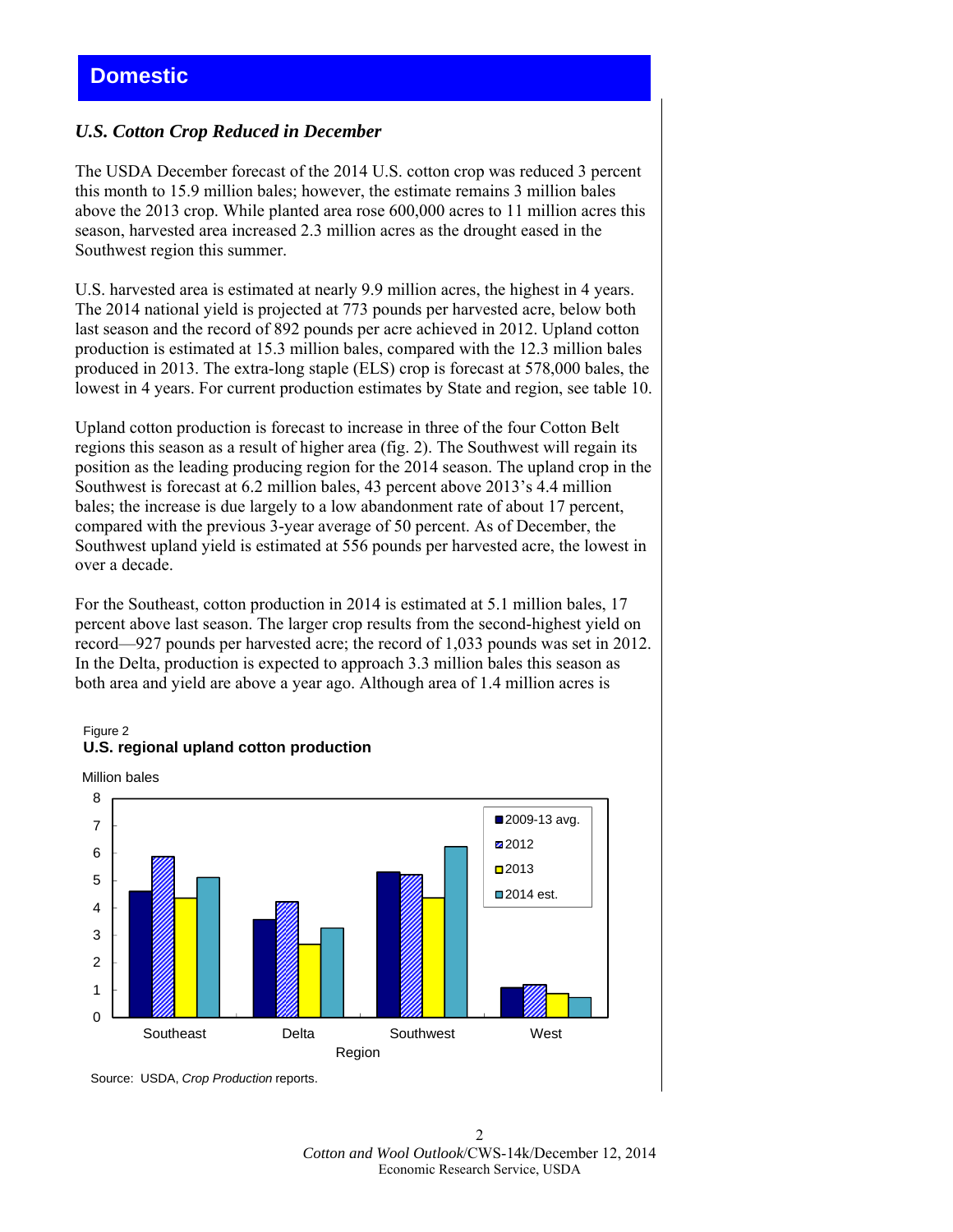below the 5-year average, the Delta yield is forecast at a record 1,104 pounds per harvested acre. In the West, upland production is expected to reach only 723,000 bales, the lowest on record for the region. Area shifted out of upland cotton for the third consecutive season as water limitations—mainly in California—pushed acreage to a low of 241,000 acres.

## *U.S. Demand Forecast Unchanged; Stocks and Prices Revised*

U.S. cotton demand for the 2014/15 season is forecast at 13.8 million bales, unchanged from last month but 2 percent below 2013/14. U.S. cotton mill use based on data from the Farm Service Agency—remains projected at 3.8 million bales, up from last season's 3.55-million-bale estimate. U.S. exports, on the other hand, are forecast at 10 million bales in 2014/15, 500,000 bales below 2013/14. Reduced foreign import demand, mainly by China, is expected to lower world trade and keep U.S. exports at their lowest since 2000/01. Despite a lower volume of shipments by the United States in 2014/15, the U.S. share of global trade is projected to rise from 26 percent to 29 percent.

Due to the production change this month, U.S. ending stocks are now forecast at 4.6 million bales, more than 2 million bales above the beginning level. Both the stocks and the stocks-to-use ratio—estimated at 33 percent—would be the highest since 2008/09. Based on the latest supply and demand outlook for 2014/15, the average upland cotton farm price is now forecast to range between 59 and 64 cents per pound, compared with the final 2013/14 price of 77.9 cents per pound.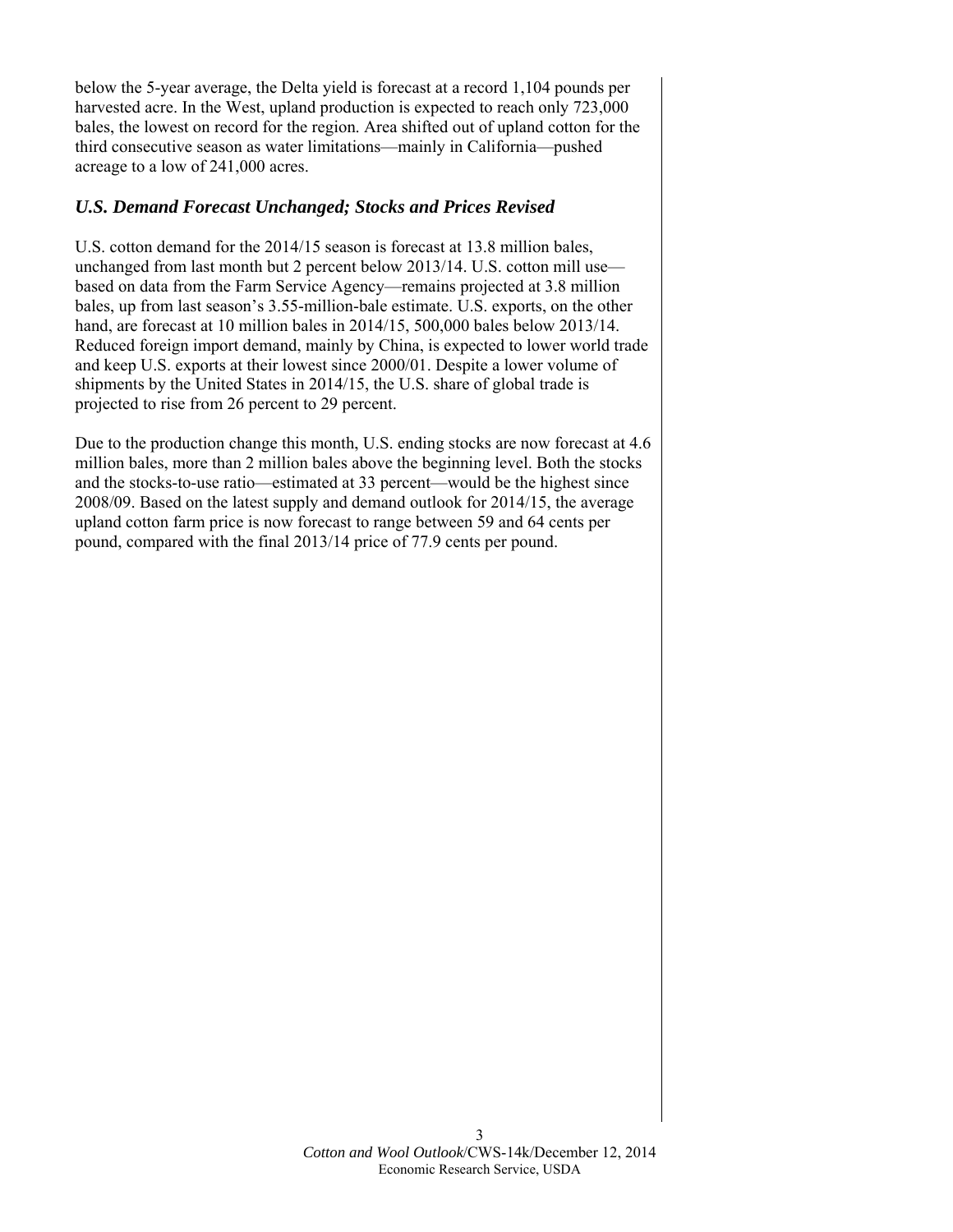## **International Outlook**

## *Global Cotton Production To Decline in 2014/15*

World cotton production in 2014/15 is forecast at 119 million bales, slightly below the previous season as a yield reduction more than offsets increased area (fig. 3). Considerable production declines in 2014/15 for China and Brazil counterbalanced the increase for the United States. Global cotton area harvested in 2014/15 is forecast at 34.3 million hectares, up from last season but similar to 2012/13. The world cotton yield is forecast at 755 kg/hectare, the lowest since 2009/10.

Production for the top two producers—India and China—is projected to account for a combined 51 percent of the world total, with forecasts of 31 and 30 million bales, respectively. For India, the production forecast matches the 2013/14 record and includes an all-time high area of 12.75 million hectares. In contrast, production in China is forecast to decline from nearly 32.8 million bales in 2013/14, as area is reduced to 4.4 million hectares, the lowest since 2000/01.

Pakistan's crop is forecast at 9.8 million bales in 2014/15, 3 percent above last season and largely attributable to rising yields. On the other hand, the cotton crop in Brazil that is planted in December and January is forecast to decrease about 13 percent to 7 million bales as the decline in world prices reduces area expectations.

## *World Mill Use Continues Rebound*

Figure 3

Global cotton mill use in 2014/15 is forecast at 112.6 million bales, 3 percent above the previous season (fig. 3). Among the major cotton mill users, all countries except Brazil—are projected to expand between 1 percent and 7 percent in 2014/15.



## **Global cotton production and consumption**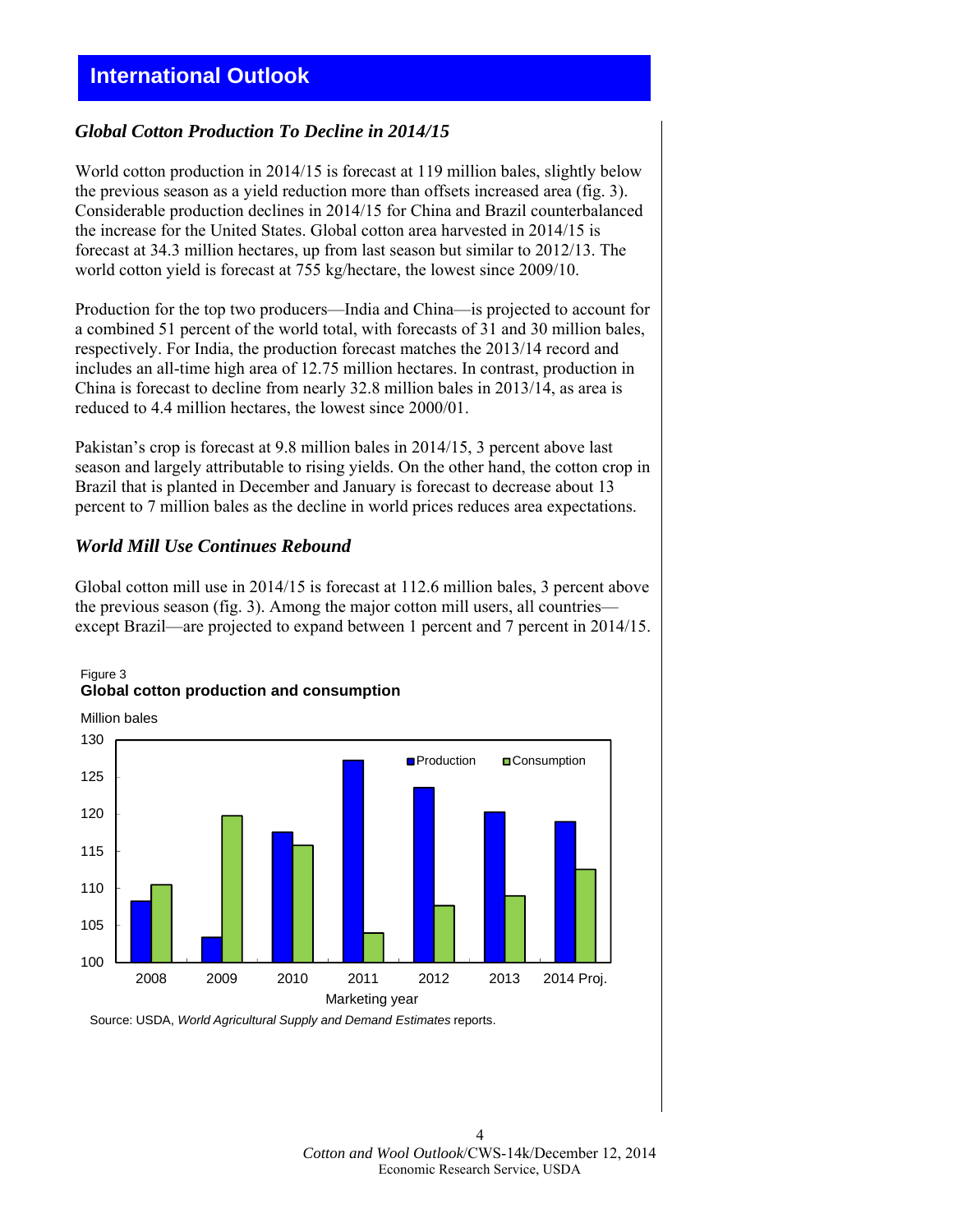Cotton mill use in China, estimated at 37 million bales in 2014/15, is projected to grow 7 percent after several seasons of decline; mill use reached a record 51 million bales in 2007/08. Recent policy announcements will support cotton consumption by bringing domestic prices in line with world prices; in particular, lower prices will raise the incentive to spin cotton within China rather than import cotton yarn as in recent years. In 2013/14, China imported an estimated 8.6 million (raw-cotton equivalent) bales in the form of yarn; in 2014/15, the yarn imports may decline approximately 15 percent.

Cotton mill consumption in India and Pakistan—both benefactors of China's recent growth in yarn imports—is only expected to grow slightly in 2014/15 as a result of China's rebound. India's mill use is forecast at 24 million bales (about 3 percent higher) while Pakistan's use is estimated at 10.5 million bales (1 percent higher). In addition to China and the United States, cotton mill use in Vietnam is forecast to expand more than 6 percent, reaching a record 3.4 million bales in 2014/15. Mill use in Bangladesh and Brazil are forecast to change about 5 percent in 2014/15, offsetting one another.

## *Global Cotton Stocks To Reach New Record*

World cotton stocks have risen significantly in recent years as production exceeded consumption. Rising global stocks have been largely attributable to China, where policies supported prices and took a large supply of cotton out of the marketplace with China's reserve purchases. For 2014/15, policies in China have changed, and ending stocks there are forecast to remain near the 2013/14 level.

Global cotton stocks are expected to rise 6 percent in 2014/15 to 108.1 million bales, a record. China's stocks are forecast at 62.7 million bales or 58 percent of total world stocks. India is the second-largest stockholder and is expected to hold 14.6 million bales at the end of 2014/15, or nearly 14 percent of the total. With world cotton prices declining this season, production and consumption are projected to be at their closest balance since 2010/11. The Cotlook A-index is expected to fall significantly from the 2013/14 average of 91 cents per pound.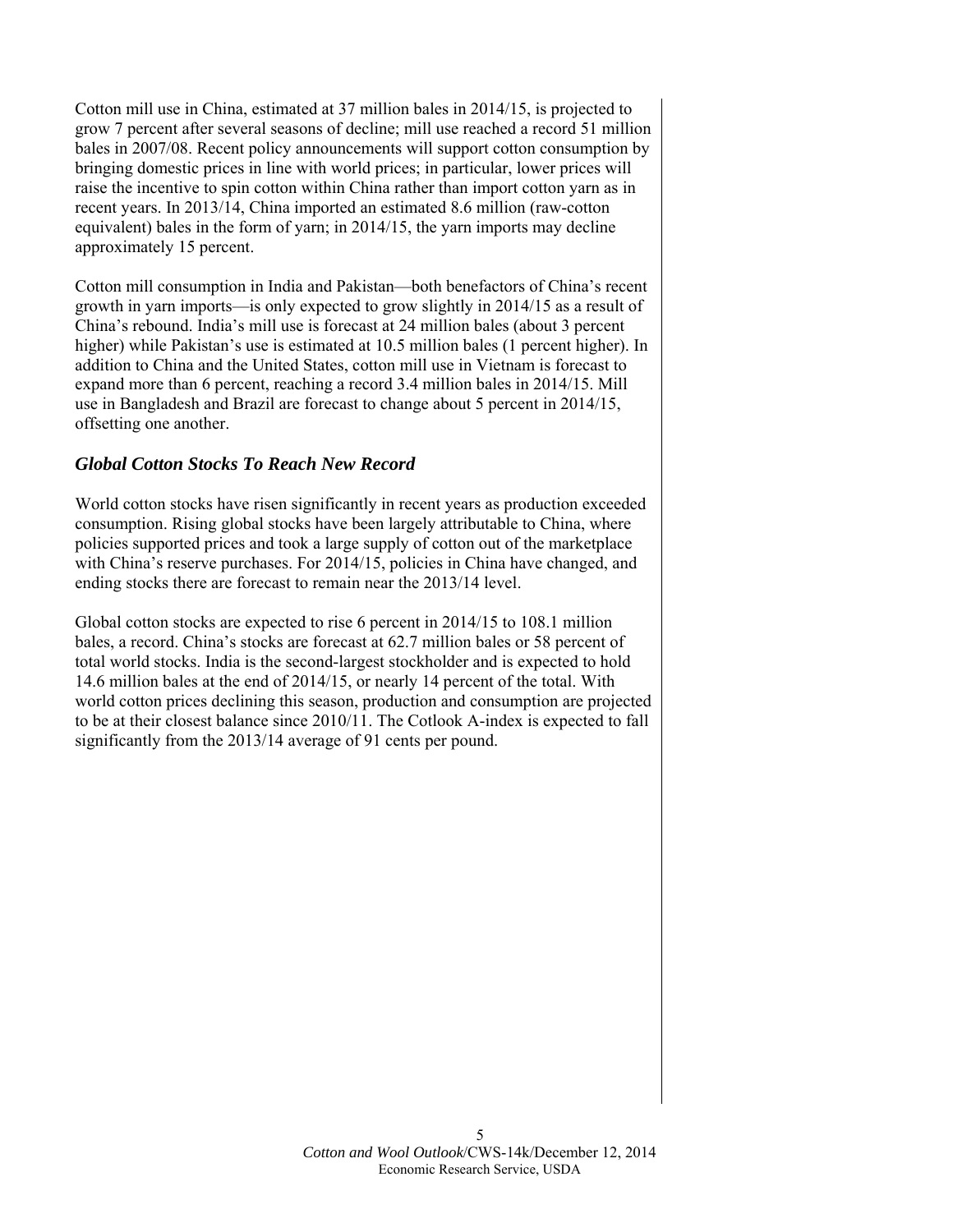# **Contacts and Links**

### **Contact Information**

Leslie Meyer (U.S. cotton & textiles) (202) 694-5307 lmeyer@ers.usda.gov Stephen MacDonald (foreign cotton) (202) 694-5305 stephenm@ers.usda.gov Carolyn Liggon (web publishing) (202) 694-5056 cyliggon@ers.usda.gov

#### **Subscription Information**

Subscribe to ERS e-mail notification service at http://www.ers.usda.gov/subscribe-to-ers -e-newsletters.aspx to receive timely notification of newsletter availability. Printed copies can be purchased from the USDA Order Desk by calling 1-800-363-2068 (specify the issue number). To order printed copies of the five field crop newsletters cotton and wool, feed, rice, oil crops, and wheat—as a series, specify series SUB-COR-4043.

## *Data*

Cotton and Wool Monthly Tables (http://ers.usda.gov/publications/cws-cotton-andwool-outlook)

Cotton and Wool Chart Gallery (http://www.ers.usda.gov/data-products/cotton-andwool-chart-gallery.aspx#.UguTC6z8J8E)

## *Related Websites*

WASDE http://usda.mannlib.cornell.edu/MannUsda/viewDocumentInfo.do?documentID=1194

Cotton Topics http://www.ers.usda.gov/topics/crops/cotton-wool.aspx

Cotton and Wool Outlook http://usda.mannlib.cornell.edu/MannUsda/viewDocumentInfo.do?documentID=1281

The U.S. Department of Agriculture (USDA) prohibits discrimination in all its programs and activities on the basis of race, color, national origin, age, disability, and where applicable, sex, marital status, familial status, parental status, religion, sexual orientation, genetic information, political beliefs, reprisal, or because all or a part of an individual's income is derived from any public assistance program. (Not all prohibited bases apply to all programs.) Persons with disabilities who require alternative means for communication of program information (Braille, large print, audiotape, etc.) should contact USDA's TARGET Center at (202) 720-2600 (voice and TDD). To file a complaint of discrimination, write to USDA, Director, Office of Civil Rights, 1400 Independence Avenue, SW, Washington, DC 20250-9410 or call (800) 795-3272 (voice) or (202) 720-6382 (TDD). USDA is an equal opportunity provider and employer.

#### **E-mail Notification**

Readers of ERS outlook reports have two ways they can receive an e-mail notice about release of reports and associated data.

• Receive timely notification (soon) after the report is posted on the web) via USDA's Economics, Statistics, and Market Information System (which is housed at Cornell University's Mann Library). Go to http://usda.mannlib.cornell.edu/Mann Usda/aboutEmailService.do and follow the instructions to receive e-mail notices about ERS, Agricultural Marketing Service, National Agricultural Statistics Service, and World Agricultural Outlook Board products.

• Receive weekly notification (on Friday afternoon) via the ERS website. Go to http://www.ers.usda.gov/subscribeto-ers-e-newsletters.aspx and follow the instructions to receive notices about ERS outlook reports, Amber Waves magazine, and other reports and data products on specific topics. ERS also offers RSS (really simple syndication) feeds for all ERS products. Go to http://www.ers.usda.gov/rss/ to get started.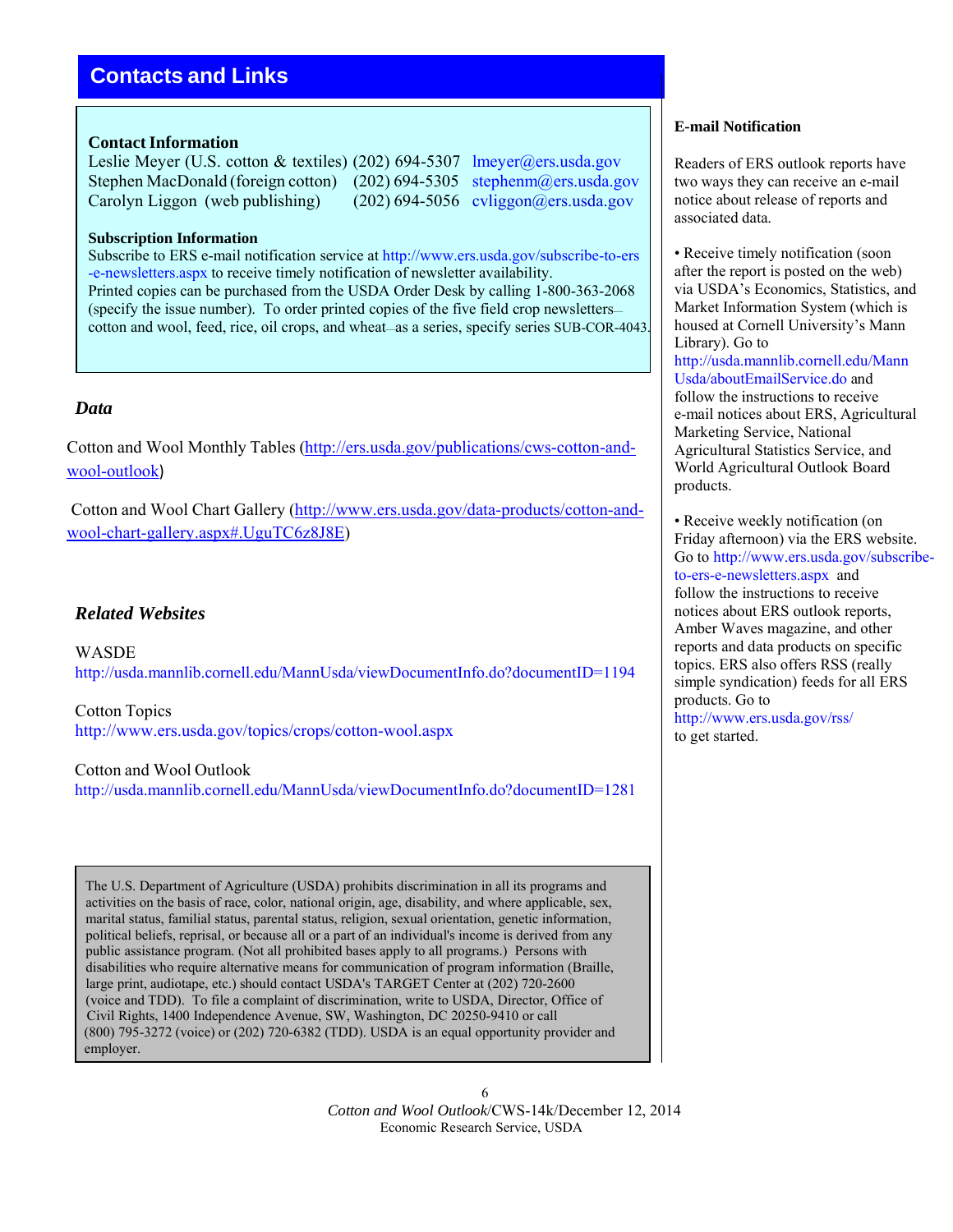|                      |                       |         | 2014/15             |        |  |
|----------------------|-----------------------|---------|---------------------|--------|--|
| <b>Item</b>          | 2013/14               | Oct.    | Nov.                | Dec.   |  |
|                      | Million acres         |         |                     |        |  |
| Upland:              |                       |         |                     |        |  |
| Planted              | 10.206                | 10.818  | 10.818              | 10.818 |  |
| Harvested            | 7.345                 | 9.692   | 9.692               | 9.692  |  |
|                      |                       |         | Pounds              |        |  |
| Yield/harvested acre | 802                   | 776     | 783                 | 760    |  |
|                      | Million 480-lb. bales |         |                     |        |  |
| Beginning stocks     | 3.613                 | 2.325   | 2.325               | 2.325  |  |
| Production           | 12.275                | 15.677  | 15.819              | 15.345 |  |
| Total supply 1/      | 15.894                | 18.007  | 18.149              | 17.675 |  |
| Mill use             | 3.527                 | 3.775   | 3.775               | 3.775  |  |
| Exports              | 9.850                 | 9.450   | 9.450               | 9.450  |  |
| Total use            | 13.377                | 13.225  | 13.225              | 13.225 |  |
| Ending stocks 2/     | 2.325                 | 4.767   | 4.967               | 4.467  |  |
|                      |                       | Percent |                     |        |  |
| Stocks-to-use ratio  | 17.4                  | 36.0    | 37.6                | 33.8   |  |
|                      |                       |         | 1,000 acres         |        |  |
| Extra-long staple:   |                       |         |                     |        |  |
| Planted              | 201.0                 | 192.0   | 192.0               | 192.0  |  |
| Harvested            | 199.4                 | 189.4   | 189.4               | 189.4  |  |
|                      |                       |         | Pounds              |        |  |
| Yield/harvested acre | 1,527                 | 1,465   | 1,465               | 1,465  |  |
|                      |                       |         | 1,000 480-lb. bales |        |  |
| Beginning stocks     | 187                   | 125     | 125                 | 125    |  |
| Production           | 634                   | 578     | 578                 | 578    |  |
| Total supply 1/      | 828                   | 708     | 708                 | 708    |  |
| Mill use             | 23                    | 25      | 25                  | 25     |  |
| Exports              | 680                   | 550     | 550                 | 550    |  |
| Total use            | 703                   | 575     | 575                 | 575    |  |
| Ending stocks 2/     | 125                   | 133     | 133                 | 133    |  |
|                      |                       | Percent |                     |        |  |
| Stocks-to-use ratio  | 17.8                  | 23.1    | 23.1                | 23.1   |  |

| Table 1--U.S. cotton supply and use estimates |  |  |
|-----------------------------------------------|--|--|
|-----------------------------------------------|--|--|

1/ Includes im ports. 2/ Includes unaccounted.

Source: USDA, World Agricultural Outlook Board.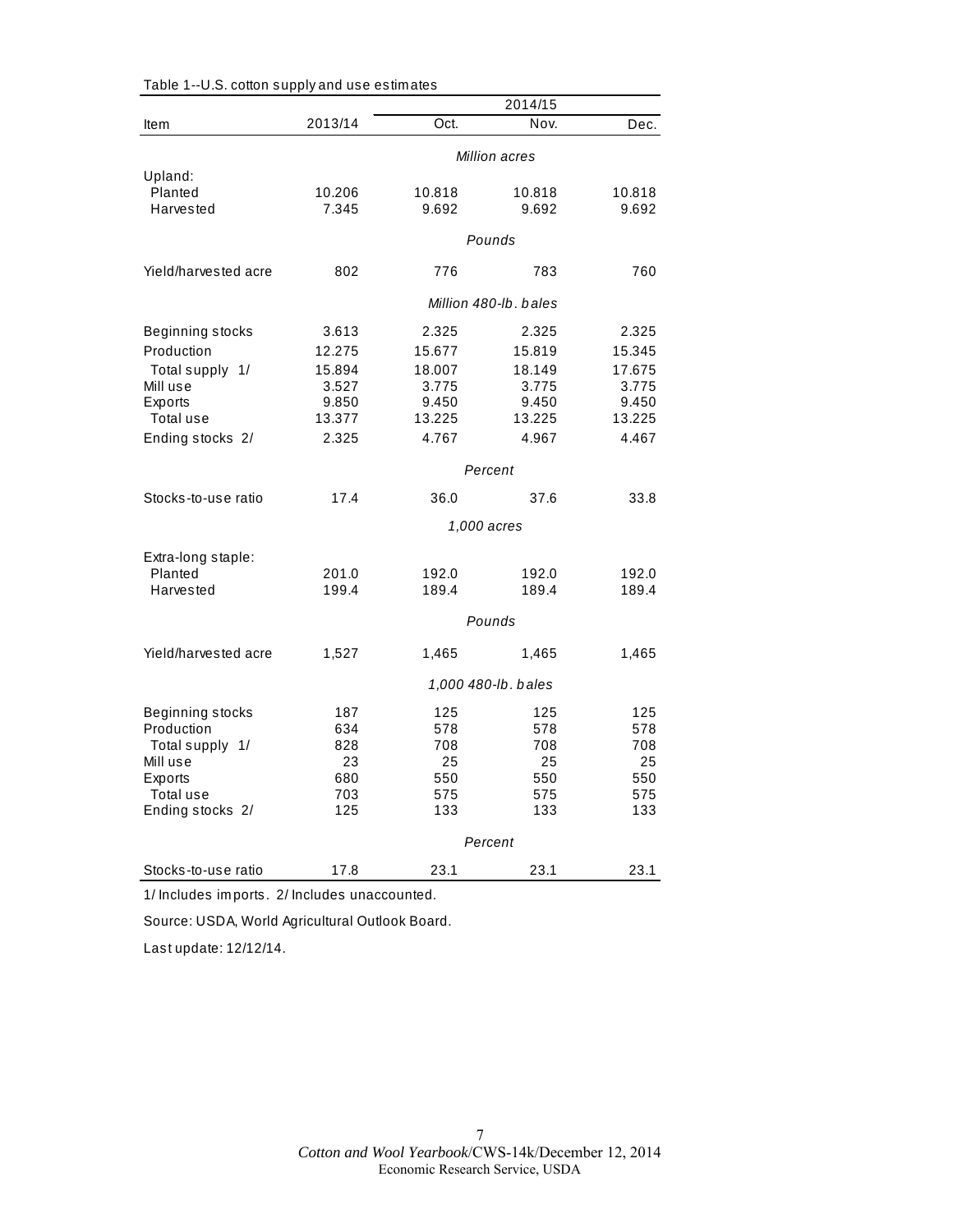|                      |         |        | 2014/15               |        |
|----------------------|---------|--------|-----------------------|--------|
| Item                 | 2013/14 | Oct.   | Nov.                  | Dec.   |
|                      |         |        | Million 480-lb, bales |        |
| Supply:              |         |        |                       |        |
| Beginning stocks--   |         |        |                       |        |
| World                | 90.00   | 101.31 | 101.48                | 101.64 |
| Foreign              | 86.20   | 98.86  | 99.03                 | 99.19  |
| Production--         |         |        |                       |        |
| World                | 120.29  | 119.37 | 119.61                | 118.98 |
| Foreign              | 107.38  | 103.12 | 103.21                | 103.06 |
| Imports--            |         |        |                       |        |
| World                | 40.58   | 34.39  | 34.35                 | 34.25  |
| Foreign              | 40.57   | 34.38  | 34.34                 | 34.24  |
| Use:                 |         |        |                       |        |
| Mill use--           |         |        |                       |        |
| World                | 108.97  | 113.68 | 113.85                | 112.60 |
| Foreign              | 105.42  | 109.88 | 110.05                | 108.80 |
| Exports--            |         |        |                       |        |
| World                | 40.77   | 34.40  | 34.35                 | 34.29  |
| Foreign              | 30.24   | 24.40  | 24.35                 | 24.29  |
| Ending stocks--      |         |        |                       |        |
| World                | 101.64  | 107.11 | 107.36                | 108.08 |
| Foreign              | 99.19   | 102.21 | 102.26                | 103.48 |
|                      |         |        | Percent               |        |
| Stocks-to-use ratio: |         |        |                       |        |
| World                | 93.3    | 94.2   | 94.3                  | 96.0   |
| Foreign              | 94.1    | 93.0   | 92.9                  | 95.1   |

Table 2--World cotton supply and use estim ates

Source: USDA, World Agricultural Outlook Board.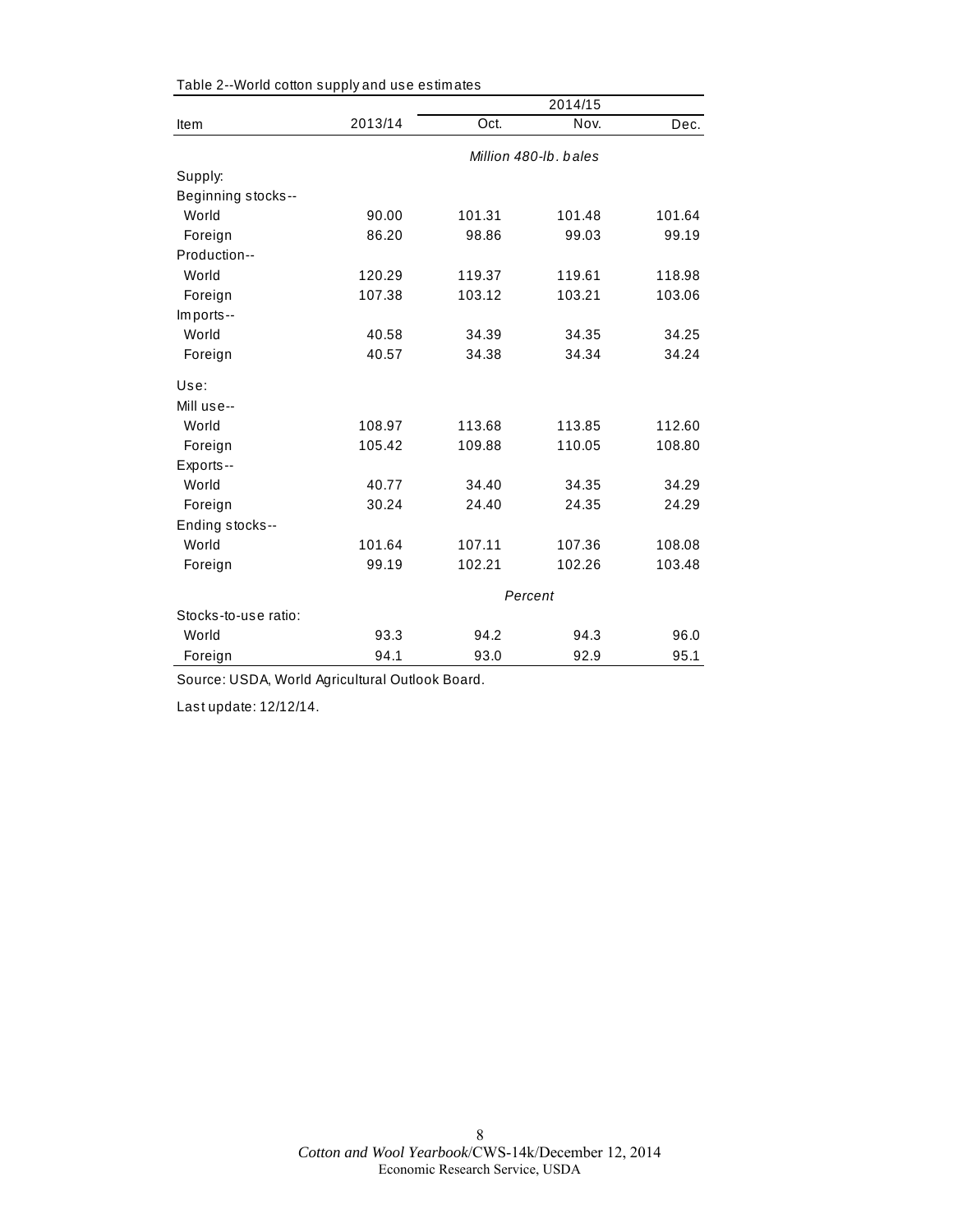| Table 3--U.S. fiber supply |         |                     |           |           |
|----------------------------|---------|---------------------|-----------|-----------|
|                            | Aug.    | Sep.                | Oct.      | Oct.      |
| Item                       | 2014    | 2014                | 2014      | 2013      |
|                            |         | 1,000 480-lb. bales |           |           |
| Cotton:                    |         |                     |           |           |
| Stocks, beginning          | 2,450   | 2,066               | 2,168     | 2,278     |
| Ginnings                   | 377     | 810                 | 3,754     | 2520      |
| Imports since August 1     | 0.1     | 0.3                 | 0.4       | 1.5       |
|                            |         | Million pounds      |           |           |
| Manmade:                   |         |                     |           |           |
| Production                 | 533.1   | 544.4               | 556.5     | 561.5     |
| Noncellulosic              | 533.1   | 544.4               | 556.5     | 561.5     |
| Cellulosic                 | ΝA      | <b>NA</b>           | <b>NA</b> | <b>NA</b> |
| Total since January 1      | 4,269.7 | 4,814.1             | 5,370.6   | 5,364.4   |
|                            |         |                     |           |           |
|                            | July    | Aug.                | Sep.      | Sep.      |
|                            | 2014    | 2014                | 2014      | 2013      |
|                            |         | Million pounds      |           |           |
| Raw fiber imports:         | 171.5   | 160.0               | 164.7     | 152.2     |
| Noncellulosic              | 157.5   | 146.4               | 150.0     | 139.7     |
| Cellulosic                 | 14.0    | 13.6                | 14.7      | 12.5      |
| Total since January 1      | 1,186.3 | 1,346.3             | 1,511.0   | 1,401.6   |
|                            |         | 1,000 pounds        |           |           |
| Wool and mohair:           |         |                     |           |           |
| Raw wool imports, clean    | 707.7   | 718.8               | 544.0     | 437.1     |
| 48s-and-finer              | 293.3   | 424.5               | 251.8     | 162.0     |
| Not-finer-than-46s         | 414.4   | 294.3               | 292.2     | 275.1     |
| Total since January 1      | 4,038.3 | 4,757.2             | 5,301.2   | 5,795.9   |
| Wool top imports           | 297.9   | 394.6               | 370.6     | 290.2     |
| Total since January 1      | 2,072.0 | 2,466.6             | 2,837.2   | 4,200.8   |
| Mohair imports, clean      | 0.0     | 0.0                 | 0.0       | 0.0       |
| Total since January 1      | 0.0     | 0.0                 | 0.0       | 0.0       |

NA = Not available.

Sources: USDA, National Agricultural Statistics Service;

U.S. Dept. of Com m erce, U.S. Census Bureau; and *Fib er Organon.*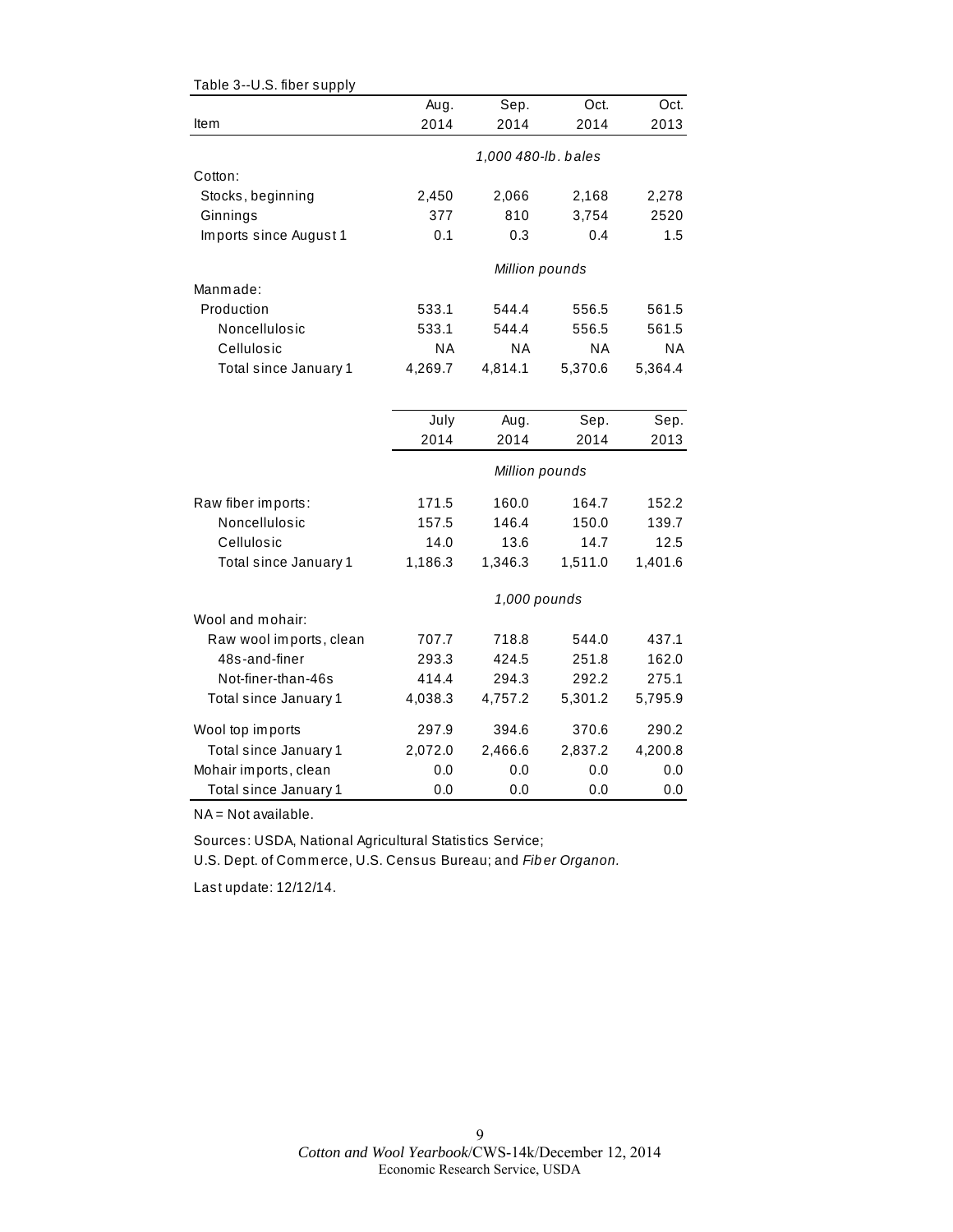|                             | Aug.         | Sep.                | Oct.    | Oct.    |  |
|-----------------------------|--------------|---------------------|---------|---------|--|
| Item                        | 2014         | 2014                | 2014    | 2013    |  |
|                             |              |                     |         |         |  |
|                             |              | 1,000 480-lb. bales |         |         |  |
| Cotton:                     |              |                     |         |         |  |
| All consumed by mills 1/    | 298          | 306                 | 303     | 315     |  |
| Total since August 1        | 298          | 604                 | 906     | 944     |  |
| Daily rate                  | 14.2         | 13.9                | 13.2    | 13.7    |  |
| Upland consumed by mills 1/ | 296          | 305                 | 301     | 313     |  |
| Total since August 1        | 296          | 601                 | 902     | 940     |  |
| Daily rate                  | 14.1         | 13.9                | 13.1    | 13.6    |  |
| Upland exports              | 450          | 387                 | 346     | 375     |  |
| Total since August 1        | 450          | 837                 | 1,183   | 1,774   |  |
| Sales for next season       | 408          | 55                  | 40      | 13      |  |
| Total since August 1        | 408          | 464                 | 504     | 178     |  |
| Extra-long staple exports   | 14.8         | 14.5                | 7.2     | 39.4    |  |
| Total since August 1        | 14.8         | 29.2                | 36.5    | 139.0   |  |
| Sales for next season       | 0.0          | 0.0                 | 0.0     | 0.0     |  |
| Total since August 1        | 0.0          | 0.0                 | 0.0     | 0.0     |  |
|                             | July         | Aug.                | Sep.    | Sep.    |  |
|                             | 2014         | 2014                | 2014    | 2013    |  |
|                             |              | Million pounds      |         |         |  |
| Manmade:                    |              |                     |         |         |  |
| Raw fiber exports           | 49.4         | 54.8                | 51.6    | 54.2    |  |
| Noncellulosic               | 49.0         | 54.2                | 51.3    | 53.6    |  |
| Cellulosic                  | 0.4          | 0.6                 | 0.3     | 0.6     |  |
| Total since January 1       | 366.7        | 416.1               | 470.9   | 499.6   |  |
|                             | 1,000 pounds |                     |         |         |  |
| Wool and mohair:            |              |                     |         |         |  |
| Raw wool exports, clean     | 984.4        | 1,023.4             | 375.4   | 496.3   |  |
| Total since January 1       | 4,472.7      | 5,496.1             | 5,871.5 | 7,766.7 |  |
| Wool top exports            | 52.6         | 56.1                | 59.3    | 152.3   |  |
| Total since January 1       | 614.4        | 670.5               | 729.7   | 1,761.2 |  |
| Mohair exports, clean       | 84.5         | 33.5                | 0.0     | 53.1    |  |
| Total since January 1       | 468.5        | 501.9               | 501.9   | 622.6   |  |

Table 4--U.S. fiber dem and

1/ Estim ated by USDA.

Sources: USDA, Farm Service Agency; USDA, Foreign Agricultural Service, *U.S. Export Sales;* U.S. Dept. of Com m erce, U.S. Census Bureau; and *Fib er Organon.*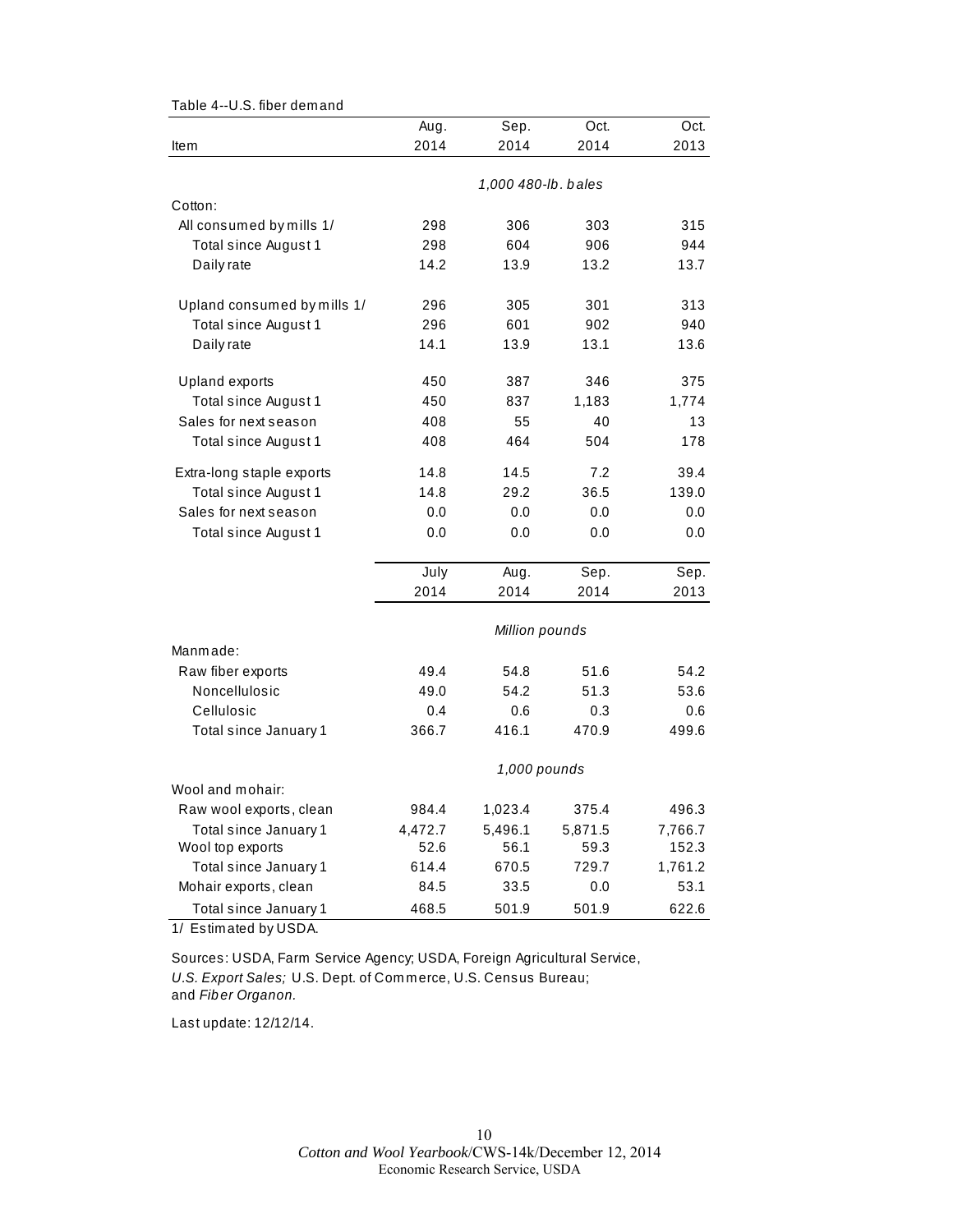|                            | Sep.      | Oct.              | Nov.      | Nov.   |
|----------------------------|-----------|-------------------|-----------|--------|
| Item                       | 2014      | 2014              | 2014      | 2013   |
|                            |           |                   |           |        |
|                            |           | Cents per pound   |           |        |
| Domestic cotton prices:    |           |                   |           |        |
| Adjusted world price       | 53.29     | 49.54             | 47.54     | 63.85  |
| Upland spot 41-34          | 64.83     | 63.51             | 59.84     | 74.43  |
| Pima spot 02-46            | 183.50    | 183.50            | 179.03    | 176.13 |
| Average price received by  |           |                   |           |        |
| upland producers           | 69.50     | 64.00             | 65.20     | 75.90  |
| Far Eastern cotton quotes: |           |                   |           |        |
| A Index                    | 73.60     | 70.44             | 67.29     | 84.90  |
| Memphis/Eastern            | 75.19     | 73.85             | 71.44     | 88.31  |
| Memphis/Orleans/Texas      | 74.94     | 73.40             | 70.69     | 87.69  |
| California/Arizona         | 78.44     | 77.40             | 74.94     | 89.75  |
|                            |           | Dollars per pound |           |        |
| Wool prices (clean):       |           |                   |           |        |
| <b>U.S. 58s</b>            | <b>NQ</b> | NQ                | 2.88      | NQ.    |
| Australian 58s 1/          | 3.88      | 3.88              | 3.73      | 3.89   |
| U.S.60s                    | NQ.       | NQ.               | 3.08      | 3.37   |
| Australian 60s 1/          | 4.34      | 4.32              | <b>NQ</b> | NQ.    |
| <b>U.S. 64s</b>            | <b>NQ</b> | <b>NQ</b>         | NQ.       | 4.11   |
| Australian 64s 1/          | 4.79      | 4.71              | 4.68      | 5.37   |

Table 5--U.S. and world fiber prices

NQ = No quote.

1/ In bond, Charleston, SC.

Sources: USDA, *Cotton Price Statistics* ; Cotlook Ltd., *Cotton Outlook;*  and trade reports.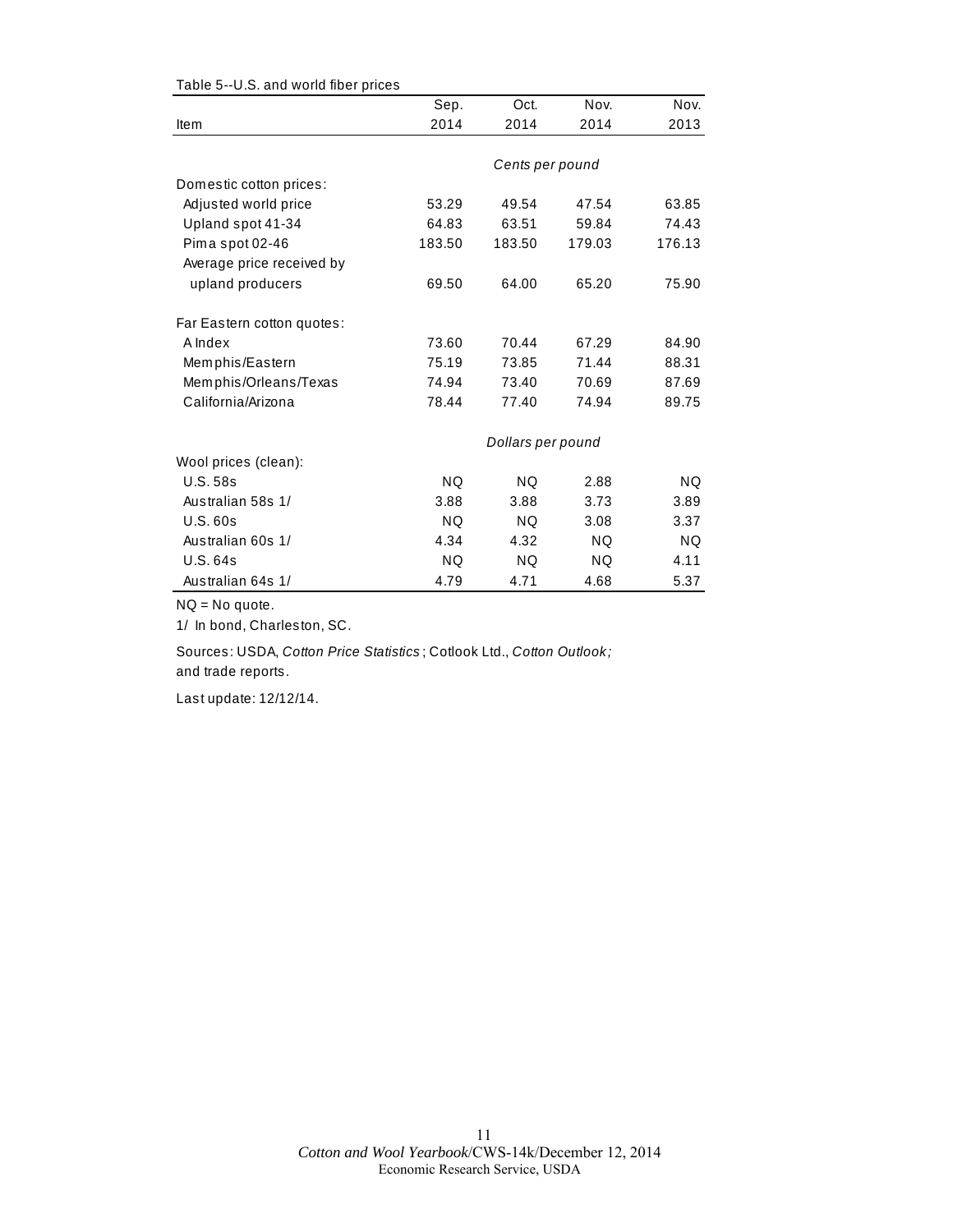| Table 6--U.S. textile imports, by fiber |           |           |                 |           |
|-----------------------------------------|-----------|-----------|-----------------|-----------|
|                                         | Aug.      | Sep.      | Oct.            | Oct.      |
| ltem                                    | 2014      | 2014      | 2014            | 2013      |
|                                         |           |           | 1,000 pounds 1/ |           |
| Yarn, thread, and fabric:               | 251,269   | 253,340   | 271,338         | 246,435   |
| Cotton                                  | 53,877    | 55,017    | 60,909          | 55,666    |
| Linen                                   | 16,656    | 17,402    | 18,604          | 20,482    |
| Wool                                    | 4,190     | 4,156     | 4,658           | 3,997     |
| Silk                                    | 611       | 571       | 585             | 501       |
| Manmade                                 | 175,935   | 176,194   | 186,583         | 165,788   |
| Apparel:                                | 1,154,832 | 1,157,080 | 1,114,237       | 1,066,602 |
| Cotton                                  | 593,298   | 576,965   | 591,600         | 593,804   |
| Linen                                   | 8,018     | 8,353     | 8,116           | 7,965     |
| Wool                                    | 41,040    | 44,697    | 41,532          | 35,838    |
| Silk                                    | 8,424     | 8,291     | 8,626           | 8,336     |
| Manmade                                 | 504,053   | 518,774   | 464,363         | 420,658   |
| Home furnishings:                       | 277,239   | 272,977   | 305,840         | 290,872   |
| Cotton                                  | 132,961   | 124,035   | 146,692         | 146,816   |
| Linen                                   | 1,286     | 1,355     | 1,015           | 1,055     |
| Wool                                    | 334       | 453       | 394             | 370       |
| Silk                                    | 150       | 146       | 142             | 218       |
| Manmade                                 | 142,508   | 146,988   | 157,598         | 142,413   |
| Floor coverings:                        | 76,844    | 70,185    | 75,606          | 68,628    |
| Cotton                                  | 9,078     | 8,111     | 8,695           | 8,703     |
| Linen                                   | 17,580    | 15,191    | 20,387          | 16,249    |
| Wool                                    | 11,816    | 11,056    | 11,420          | 10,613    |
| Silk                                    | 2,568     | 2,311     | 2,037           | 1,987     |
| Manmade                                 | 35,803    | 33,517    | 33,068          | 31,077    |
| Total imports: 2/                       | 1,760,543 | 1,753,922 | 1,767,373       | 1,672,916 |
| Cotton                                  | 789,431   | 764,349   | 808,137         | 805,224   |
| Linen                                   | 43,539    | 42,301    | 48,122          | 45,752    |
| Wool                                    | 57,387    | 60,378    | 58,018          | 50,822    |
| Silk                                    | 11,754    | 11,319    | 11,390          | 11,042    |
| Manmade                                 | 858,432   | 875,576   | 841,706         | 760,075   |

1/ Raw-fiber equivalent. 2/ Includes headgear.

Sources: USDA, Econom ic Research Service; and U.S. Dept. of Com m erce, U.S. Census Bureau.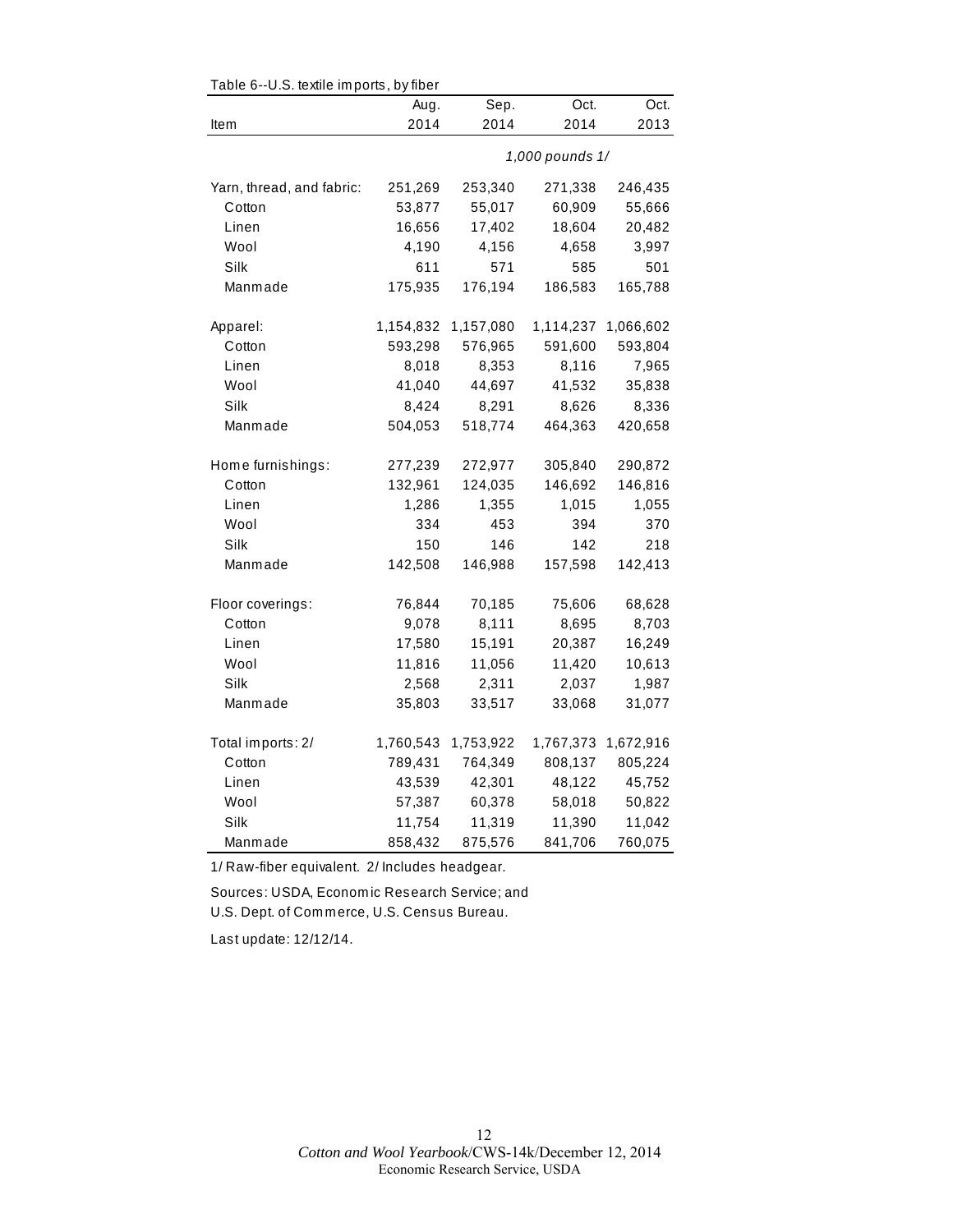| rable $r$ --0.5. lexule exports, by liber |                 |         |         |         |  |  |
|-------------------------------------------|-----------------|---------|---------|---------|--|--|
|                                           | Aug.            | Sep.    | Oct.    | Oct.    |  |  |
| Item                                      | 2014            | 2014    | 2014    | 2013    |  |  |
|                                           | 1,000 pounds 1/ |         |         |         |  |  |
| Yarn, thread, and fabric:                 | 262,208         | 244,151 | 266,890 | 251,107 |  |  |
| Cotton                                    | 139,186         | 129,232 | 140,887 | 131,620 |  |  |
| Linen                                     | 7,622           | 7,021   | 7,575   | 7,363   |  |  |
| Wool                                      | 2,976           | 3,070   | 2,958   | 3,790   |  |  |
| Silk                                      | 1,106           | 1,063   | 1,384   | 1,177   |  |  |
| Manmade                                   | 111,319         | 103,766 | 114,086 | 107,158 |  |  |
| Apparel:                                  | 27,043          | 24,798  | 29,988  | 29,367  |  |  |
| Cotton                                    | 11,794          | 10,746  | 12,460  | 13,266  |  |  |
| Linen                                     | 407             | 468     | 604     | 546     |  |  |
| Wool                                      | 1,340           | 1,232   | 1,966   | 1,899   |  |  |
| Silk                                      | 997             | 650     | 870     | 1,219   |  |  |
| Manmade                                   | 12,506          | 11,701  | 14,089  | 12,438  |  |  |
| Home furnishings:                         | 5,079           | 5,012   | 6,517   | 6,072   |  |  |
| Cotton                                    | 2,497           | 2,387   | 2,718   | 2,727   |  |  |
| Linen                                     | 286             | 288     | 980     | 399     |  |  |
| Wool                                      | 99              | 96      | 99      | 223     |  |  |
| Silk                                      | 113             | 95      | 123     | 250     |  |  |
| Manmade                                   | 2,084           | 2,147   | 2,596   | 2,473   |  |  |
| Floor coverings:                          | 32,113          | 29,711  | 31,272  | 36,482  |  |  |
| Cotton                                    | 2,181           | 2,180   | 2,192   | 2,577   |  |  |
| Linen                                     | 962             | 1,019   | 1,049   | 1,254   |  |  |
| Wool                                      | 1,432           | 1,628   | 1,756   | 3,646   |  |  |
| Silk                                      | 37              | 24      | 29      | 22      |  |  |
| Manmade                                   | 27,501          | 24,860  | 26,246  | 28,982  |  |  |
| Total exports: 2/                         | 326,501         | 303,715 | 334,704 | 323,124 |  |  |
| Cotton                                    | 155,685         | 144,571 | 158,273 | 150,261 |  |  |
| Linen                                     | 9,277           | 8,796   | 10,207  | 9,562   |  |  |
| Wool                                      | 5,848           | 6,030   | 6,782   | 9,561   |  |  |
| Silk                                      | 2,253           | 1,832   | 2,406   | 2,668   |  |  |
| Manmade                                   | 153,438         | 142,487 | 157,035 | 151,071 |  |  |

Table 7--U.S. textile exports, by fiber

1/ Raw-fiber equivalent. 2/ Includes headgear.

Sources: USDA, Econom ic Research Service; and U.S. Dept. of Com m erce, U.S. Census Bureau.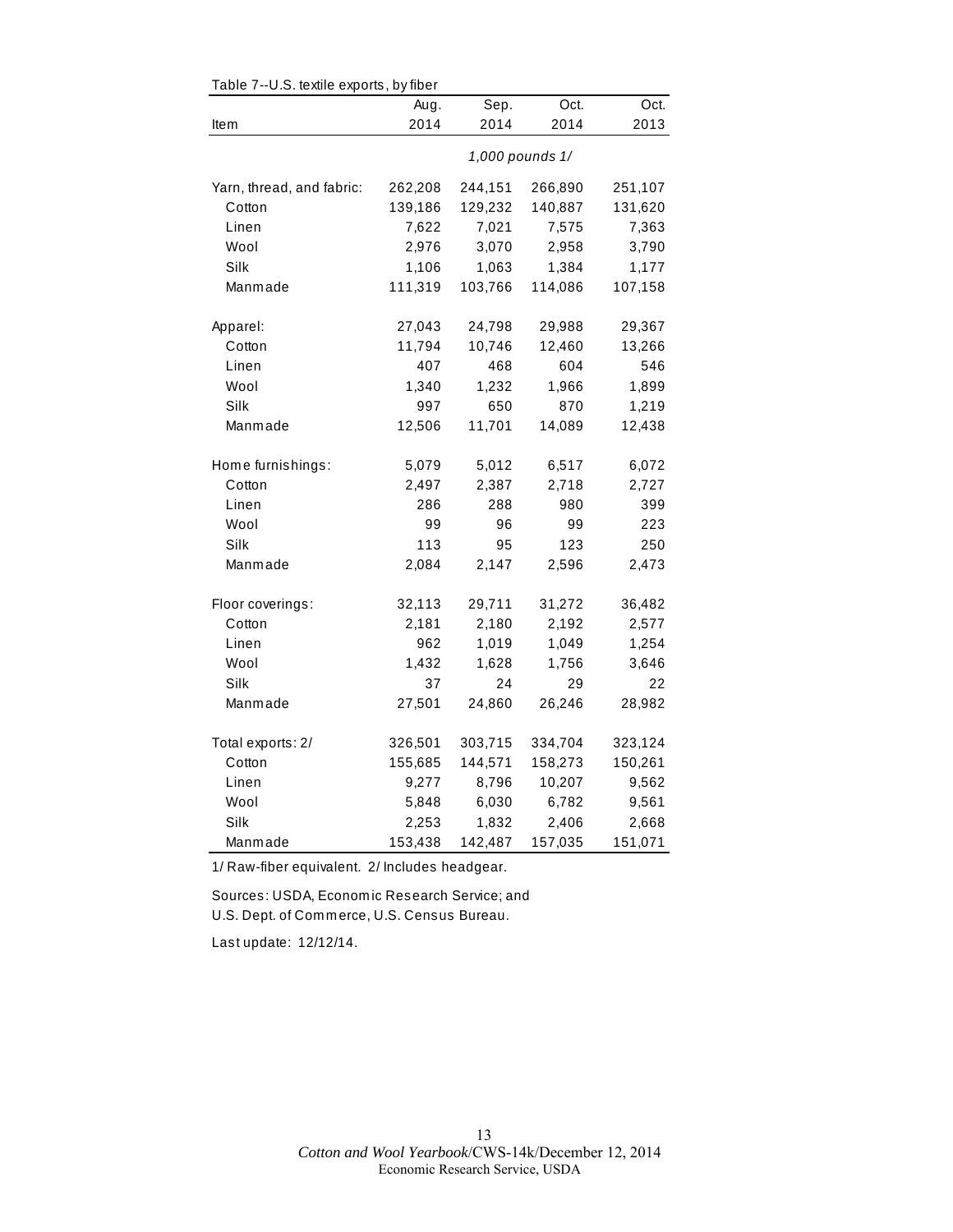| Table 8--0.S. cotton textile imports, by origin |                 |         |         |         |  |  |
|-------------------------------------------------|-----------------|---------|---------|---------|--|--|
|                                                 | Aug.            | Sep.    | Oct.    | Oct.    |  |  |
| Region/country                                  | 2014            | 2014    | 2014    | 2013    |  |  |
|                                                 | 1,000 pounds 1/ |         |         |         |  |  |
| North America                                   | 145,435         | 157,011 | 149,917 | 142,854 |  |  |
| Canada                                          | 2,748           | 3,144   | 3,309   | 2,367   |  |  |
| Costa Rica                                      | 582             | 523     | 403     | 343     |  |  |
| Dominican Republic                              | 7,457           | 9,407   | 5,949   | 5,543   |  |  |
| El Salvador                                     | 18,783          | 19,219  | 19,835  | 20,770  |  |  |
| Guatemala                                       | 9,494           | 8,518   | 9,671   | 9,926   |  |  |
| Haiti                                           | 12,378          | 16,355  | 11,833  | 11,068  |  |  |
| Honduras                                        | 29,365          | 33,780  | 31,547  | 26,795  |  |  |
| Mexico                                          | 47,139          | 46,369  | 51,274  | 50,248  |  |  |
| Nicaragua                                       | 17,486          | 19,689  | 16,092  | 15,776  |  |  |
| South America                                   | 3,994           | 3,737   | 3,770   | 4,372   |  |  |
| Colombia                                        | 1,666           | 1,417   | 1,446   | 1,815   |  |  |
| Peru                                            | 2,106           | 2,046   | 2,092   | 2,291   |  |  |
| Europe                                          | 18,127          | 15,455  | 19,265  | 19,024  |  |  |
| Germany                                         | 1,173           | 942     | 1,153   | 1,246   |  |  |
| Italy                                           | 1,770           | 1,317   | 1,687   | 1,665   |  |  |
| Portugal                                        | 3,629           | 1,727   | 1,837   | 1,896   |  |  |
| Turkey                                          | 8,150           | 8,913   | 11,434  | 11,070  |  |  |
| Turkmenistan                                    | 1,122           | 759     | 885     | 717     |  |  |
| Asia                                            | 607,162         | 571,820 | 621,056 | 621,855 |  |  |
| Bahrain                                         | 2,141           | 1,535   | 1,524   | 1,062   |  |  |
| Bangladesh                                      | 56,642          | 39,847  | 49,163  | 54,344  |  |  |
| Cambodia                                        | 19,535          | 20,102  | 23,137  | 23,414  |  |  |
| China                                           | 270,438         | 274,502 | 269,527 | 268,202 |  |  |
| Hong Kong                                       | 1,044           | 946     | 1,049   | 1,973   |  |  |
| India                                           | 69,296          | 63,150  | 78,297  | 76,381  |  |  |
| Indonesia                                       | 26,642          | 23,264  | 30,831  | 31,911  |  |  |
| Israel                                          | 385             | 590     | 637     | 736     |  |  |
| Japan                                           | 1,331           | 1,209   | 1,340   | 1,141   |  |  |
| Jordan                                          | 4,393           | 4,006   | 4,359   | 4,777   |  |  |
| Malaysia                                        | 3,390           | 3,859   | 3,463   | 2,841   |  |  |
| Pakistan                                        | 63,747          | 56,416  | 70,232  | 72,087  |  |  |
| Philippines                                     | 4,869           | 4,500   | 3,740   | 4,264   |  |  |
| South Korea                                     | 5,699           | 5,940   | 5,959   | 5,598   |  |  |
| Sri Lanka                                       | 8,398           | 7,025   | 8,584   | 9,763   |  |  |
| Taiwan                                          | 2,361           | 2,003   | 2,560   | 2,660   |  |  |
| Thailand                                        | 7,547           | 6,065   | 5,507   | 6,604   |  |  |
| United Arab Emirates                            | 490             | 434     | 397     | 850     |  |  |
| Vietnam                                         | 58,389          | 55,946  | 60,229  | 52,540  |  |  |
| Oceania                                         | 45              | 54      | 89      | 99      |  |  |
| Africa                                          | 14,668          | 16,271  | 14,039  | 17,021  |  |  |
| Egypt                                           | 6,821           | 7,657   | 5,711   | 8,361   |  |  |
| Kenya                                           | 2,756           | 3,499   | 2,451   | 2,373   |  |  |
| Lesotho                                         | 2,668           | 2,167   | 2,762   | 3,850   |  |  |
| Mauritius                                       | 1,077           | 1,434   | 1,782   | 1,170   |  |  |
| World 2/                                        | 789,431         | 764,349 | 808,137 | 805,224 |  |  |

 $Table 8-11$  S, cotton to tile imports, by origin

1/ Raw-fiber equivalent. 2/ Totals m ay not add due to rounding.

Sources: USDA, Econom ic Research Service; and

U.S. Dept. of Com m erce, U.S. Census Bureau.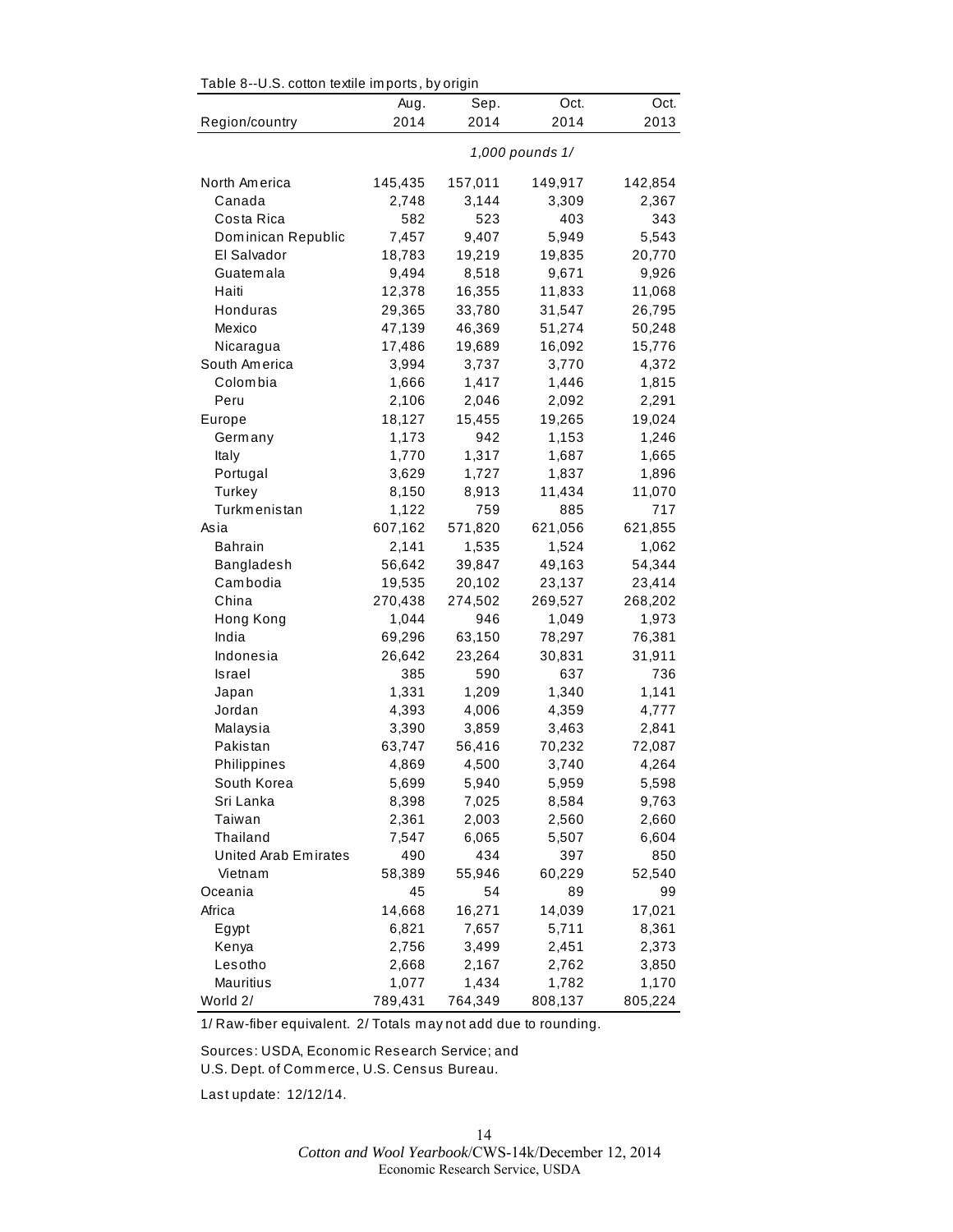| rable 9--0.5. collon lexille exports, by destination |                 |         |         |         |  |  |
|------------------------------------------------------|-----------------|---------|---------|---------|--|--|
|                                                      | Aug.            | Sep.    | Oct.    | Oct.    |  |  |
| Region/country                                       | 2014            | 2014    | 2014    | 2013    |  |  |
|                                                      | 1,000 pounds 1/ |         |         |         |  |  |
| North America                                        | 138,252         | 126,441 | 138,838 | 128,843 |  |  |
| <b>Bahamas</b>                                       | 108             | 98      | 150     | 125     |  |  |
| Canada                                               | 11,656          | 10,209  | 10,459  | 12,955  |  |  |
| Costa Rica                                           | 290             | 314     | 365     | 325     |  |  |
| Dominican Republic                                   | 23,808          | 20,790  | 22,288  | 20,493  |  |  |
| El Salvador                                          | 9,536           | 7,042   | 8,159   | 9,757   |  |  |
| Guatemala                                            | 2,763           | 1,774   | 2,246   | 2,589   |  |  |
| Haiti                                                | 1,073           | 903     | 1,057   | 580     |  |  |
| Honduras                                             | 58,947          | 54,157  | 59,861  | 47,156  |  |  |
| Jamaica                                              | 65              | 93      | 135     | 61      |  |  |
| Mexico                                               | 27,468          | 28,766  | 30,649  | 31,716  |  |  |
| Nicaragua                                            | 1,985           | 1,800   | 2,785   | 2,225   |  |  |
| Panama                                               | 244             | 151     | 239     | 463     |  |  |
| South America                                        | 5,196           | 5,041   | 5,351   | 5,541   |  |  |
| Brazil                                               | 379             | 501     | 401     | 470     |  |  |
| Chile                                                | 252             | 134     | 163     | 118     |  |  |
| Colombia                                             | 2,719           | 2,141   | 2,210   | 3,116   |  |  |
| Ecuador                                              | 148             | 91      | 126     | 90      |  |  |
| Peru                                                 | 869             | 999     | 595     | 1,009   |  |  |
| Venezuela                                            | 562             | 840     | 1,334   | 452     |  |  |
| Europe                                               | 2,983           | 2,813   | 3,089   | 3,245   |  |  |
| Belgium                                              | 244             | 264     | 373     | 398     |  |  |
| France                                               | 133             | 121     | 206     | 137     |  |  |
| Germany                                              | 421             | 541     | 312     | 537     |  |  |
| Italy                                                | 168             | 153     | 179     | 170     |  |  |
| Netherlands                                          | 291             | 221     | 315     | 324     |  |  |
| United Kingdom                                       | 1,077           | 898     | 871     | 1,092   |  |  |
| Asia                                                 | 8,335           | 9,340   | 9,927   | 11,539  |  |  |
| China                                                | 4,693           | 6,099   | 6,464   | 7,838   |  |  |
| Hong Kong                                            | 505             | 335     | 466     | 610     |  |  |
| India                                                | 222             | 162     | 150     | 160     |  |  |
| Israel                                               | 69              | 144     | 118     | 86      |  |  |
| Japan                                                | 999             | 811     | 771     | 847     |  |  |
| Lebanon                                              | 22              | 39      | 13      | 107     |  |  |
| Saudi Arabia                                         | 156             | 133     | 127     | 119     |  |  |
| Singapore                                            | 130             | 213     | 219     | 209     |  |  |
| South Korea                                          | 526             | 456     | 461     | 492     |  |  |
| Taiwan                                               | 177             | 223     | 116     | 132     |  |  |
| Thailand                                             | 64              | 58      | 62      | 402     |  |  |
| United Arab Emirates                                 | 277             | 180     | 304     | 190     |  |  |
| Vietnam                                              | 77              | 93      | 293     | 24      |  |  |
| Oceania                                              | 687             | 598     | 808     | 725     |  |  |
| Australia                                            | 470             | 462     | 577     | 515     |  |  |
| New Zealand                                          | 207             | 127     | 165     | 176     |  |  |
| Africa                                               | 229             | 338     | 259     | 367     |  |  |
| South Africa                                         | 51              | 87      | 68      | 95      |  |  |
| World 2/                                             | 155,685         | 144,571 | 158,273 | 150,261 |  |  |

Table 9--U.S. cotton textile exports, by destination

1/ Raw-fiber equivalent. 2/ Totals m ay not add due to rounding.

Sources: USDA, Econom ic Research Service; and U.S. Dept. of Com m erce, U.S. Census Bureau.